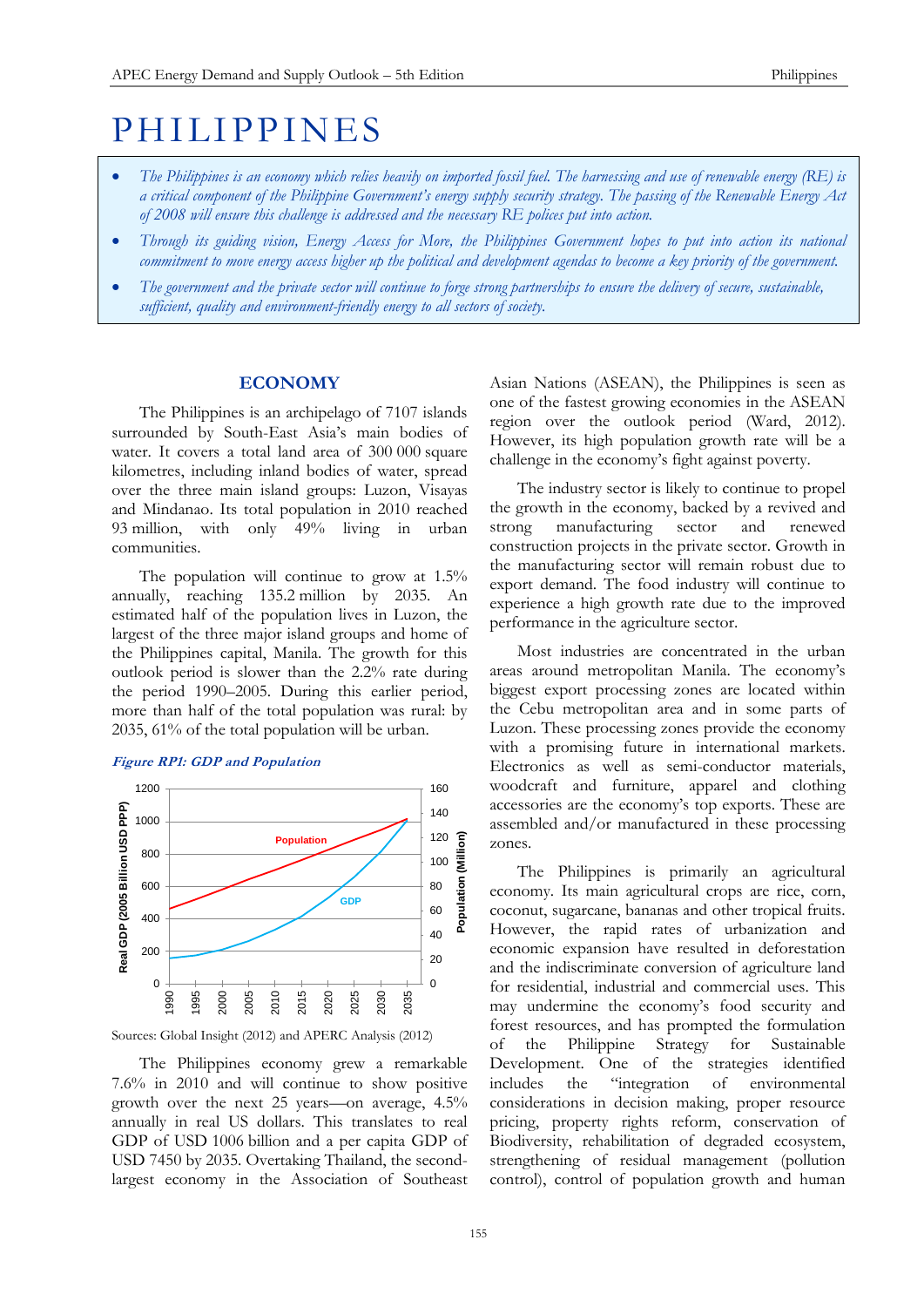resources development, inducing growth in rural areas, promotion of environmental education and strengthening of citizens participation" (PA 21, 1989).

The Philippines is located within the circum-Pacific belt, which means the economy frequently experiences seismic and volcanic activities. The volcanic nature of the economy is beneficial for the successful harnessing of geothermal energy resources.

The Philippines has a tropical maritime climate which is usually hot and humid, especially during the summer. This has the result of increasing electricity consumption due to the extensive use of air conditioning units and other cooling devices. The Philippines also sits astride the typhoon belt. This means the economy experiences torrential rains and thunder storms, some of which prove costly and damaging, destroying lives and property. The economy's tropical climate, however, sustains a rich biodiversity, one of the richest in the world. Its lush forests, tropical islands, white sand beaches, lakes, rivers and mountains serve as the economy's major tourist attractions.

The economy relies heavily on its road network to handle most of its passenger and freight movements. Large parts of the road network continue to be in a poor condition and only a small part of the total network is paved (such as the national roads and thoroughfares). Inadequate connectivity and the lack of a sustainable road safety strategy reduce the efficiency of the road network in promoting growth and providing safe access. This is likely to improve in the future, with the current administration's vision of providing the public with quality infrastructure facilities by 2030 (DPWH, 2011).

Public transport services—mostly buses, jeepneys (the popular and inexpensive mass transport vehicles, originally made from US military jeeps left over from World War II and now part of the economy's culture), tricycles (motorcycles with sidecars) and taxis—are predominantly privately owned and operated. The economy will continue to produce a number of light vehicles locally. However, imported used cars fuelled with gasoline and diesel will continue to form a significant part of the economy's vehicle counts over the next 25 years. These imported used vehicles came mostly from Japan and Hong Kong, China which are converted to left-hand-drive vehicles in conversion bays and freeport zones in the municipality of Subic.

Three light rail transit lines provide some convenience to the riding public within the Manila metropolitan areas. The economy is attempting to revitalize its ailing heavy rail transit, but an inefficient ticketing system and rundown stations have resulted in its poor ridership (World Bank, 2011).

There are eight international airports in the Philippines. The premier gateway to other parts of the world is the Ninoy Aquino International Airport in Manila. The other international airports are located in Clark, Subic, Laoag, Cebu, Davao, General Santos, and Zamboanga.

Being an island nation, water transport plays a major role in the movement of people and commodities. The economy has seven international seaports located in Manila (South and North Harbour), Batangas, Puerto Princesa and Subic (Luzon), Cebu (Visayas), Davao and Zamboanga (Mindanao). Inter-island passenger vessels ferry passengers to the different islands of the Philippines, while cruise liners call regularly into the port of Manila (DOT, 2009).

# **ENERGY RESOURCES AND INFRASTRUCTURE**

The Philippines has modest indigenous energy resources, accounting for the total production of 24 million tonnes of oil equivalent (Mtoe) in 2010 and projected to expand to 31.6 Mtoe in 2035. Onethird of these resources are fossil fuels—3.5 Mtoe of coal (mainly lignite), 3 Mtoe of natural gas and 0.9 Mtoe of crude oil. The economy's local crude oil production comes mostly from four oilfields: the Nido, Matinloc, North Matinloc and Galoc fields. The economy, through the Department of Energy (DOE), is gearing up to drill 25 oil wells every five years or a total of 100 wells by 2030. Hence, in addition to its current indigenous resources, the expected discoveries could mean the production of an additional 2.4 million barrels of oil per year by 2025 (DOE, 2010b).

The Philippines, however, imports most of its oil and is likely to continue to do so during the outlook period, to sustain the economy's total petroleum requirements of 27.9 Mtoe by 2035.

The offshore Malampaya field is the largest producing gas field and the main source of gas in the economy, with an estimated daily production capacity of 450 million standard cubic feet (13 million cubic meters). It is also the main source of gas for the three large natural gas fired power plants in the Philippines. While gas production from this field is expected to be stable up to 2025, a potential gas discovery of 635 billion cubic feet (18.3 billion cubic meters) in the Sulu Sea is assumed to be developed and to produce gas during the same period.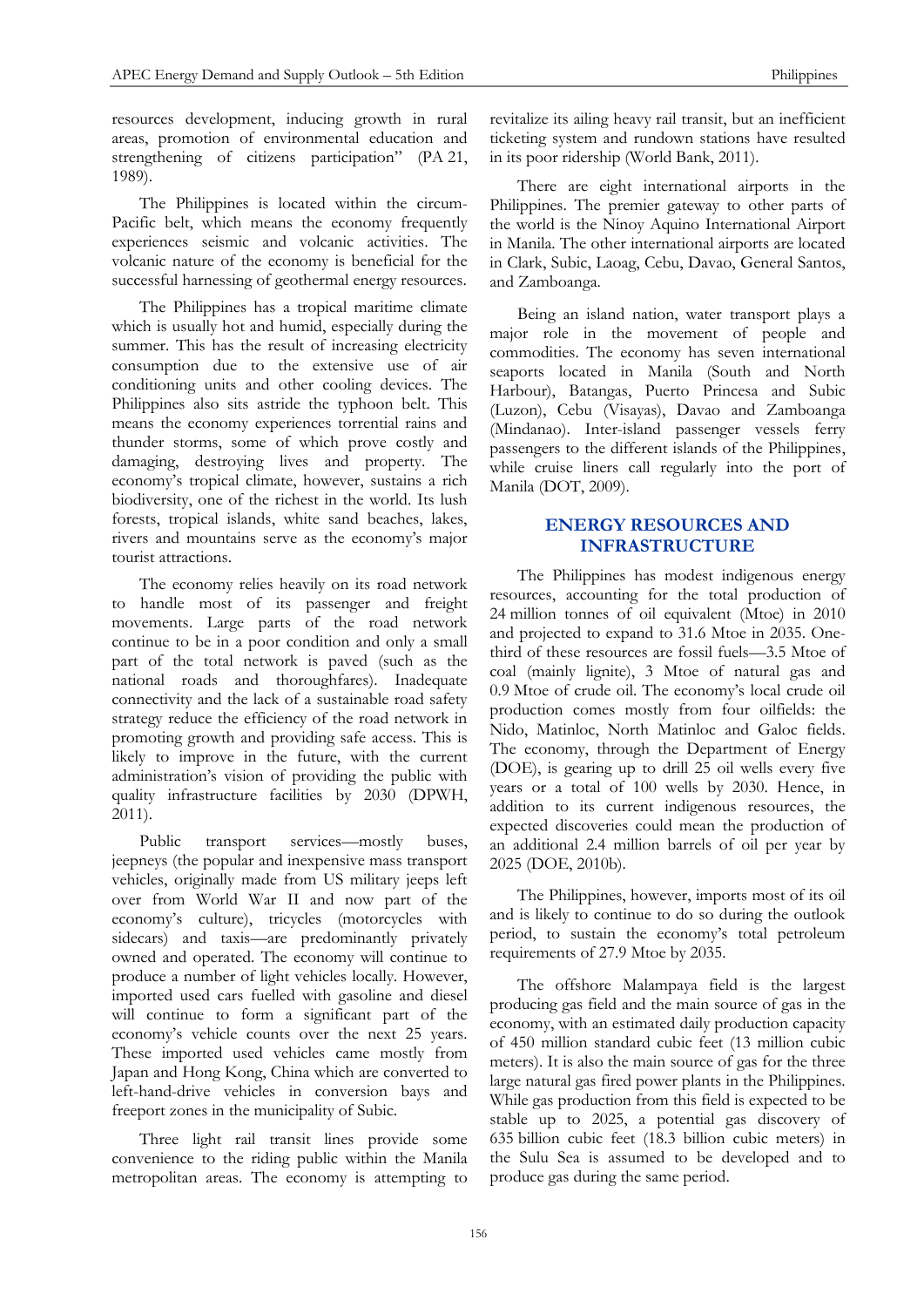While the demand for natural gas is mainly met by domestic production, efforts to ensure energy security will be enhanced. The economy will import natural gas to augment the projected demand beyond the production capacity from the Malampaya gas field. Feasibility studies are underway for potential locations for liquefied natural gas (LNG) import terminals (JICA, 2012, pp. 1–3).

Indigenous coal production accounted for 14% of the economy's demand for coal in 2010, and is estimated to reach 6.9 Mtoe by 2035. Domestic coal comes mainly from Semirara Island through the economy's only large-scale privately-owned coal producer, Semirara Mining Corporation. Indonesia is the economy's most significant coal trading partner, accounting for 96.7% of the total coal imported.

The Philippines' installed electricity generating capacity stood at 16 GW in 2010, and is projected to increase to over 58 GW by 2035. Fossil fuels will continue to dominate the economy's total power generation; coal thermal alone is expected to provide almost 70% of its electricity generation by 2035, followed by natural gas with a 16% share.

In view of the economy's abundant renewable resources, by 2035 more than 50% of its indigenous energy resources are expected to come from renewable energy, such as hydro and geothermal as well as other new and renewable energy (RE) sources. Other RE sources include biomass (like fuelwood and bagasse, the fiber left after juice has been squeezed from sugarcane stalks, etc.), which is mainly used in household and commercial applications. The Philippines benefits from its tropical maritime climate with its wind and solar sources of energy, and the economy is looking at the possibility of its first ocean energy facility by 2018 (Layug, 2012).

Among the renewable energy sources, geothermal energy is expected to provide the biggest contribution over the next 25 years. The economy's installed geothermal generating capacity of 1966 MW in 2010 placed the economy as the second-largest geothermal producer in the world behind the United States (US) (IGA, 2010). The passage of the Renewable Energy Act of 2008 (RE Act) will provide the direction for the economy to harness and utilize its renewable energy. A firm commitment from the private sector, particularly on funding, will likely provide the economy with an additional capacity of 9.2 GW from geothermal, hydro, biomass, wind, solar and ocean sources by 2035.

In 2010, the electrification level of the economy at a household connection level was 68% (NSO, 2010); at a barangay level (a village, district or ward, i.e. the basic political unit) it had reached 99.89%.

The economy envisions a 90% household electrification level by 2017. Due to its geography, the economy has a complex energy system. Major power grids are separated according to its three major islands, Luzon, Visayas and Mindanao. In the Luzon grid, more than half of its capacity is coal-fired; Visayas is home to the economy's vast geothermal resources; while more than 50% of the Mindanao grid's energy requirement is sourced from hydro. The interconnection of the three major grids is not expected in the near future. Smaller islands are interconnected to the major island grids to provide service to remote areas. Where it is not economical to connect a small island to a major grid, separate local systems are being established around small generating plants (NGCP, 2011).

# **ENERGY POLICIES**

The Philippines, through collaborative efforts with key economic development agencies, will continue to formulate plans and programs to maintain its positive growth for the next 25 years. The implementation of infrastructure projects by the Department of Public Works and Highways (DPWH) and the Department of Transportation and Communication (DOTC) will help to promote the economy's growth. Assuming the industry sector continues to show good performances over the outlook period, the economy will achieve its economic objectives (Navarro and Yap, 2012).

As the major instrument for realizing the energy sector's vision of achieving energy independence, the Department of Energy (DOE) is currently crafting the 2012–2030 Philippine Energy Plan (PEP). The 20-year plan will reflect the government's mission to ensure the delivery of secure, sustainable, sufficient, affordable and environment-friendly energy to all economic sectors. The energy sector's guiding vision, Energy Access for more, will ensure a larger population has access to reliable and affordable energy services, most importantly for local productivity and economy-wide development. With this guiding vision, the economy hopes to put into action its national commitment to move energy access higher up the political and development agendas to become a key priority of the government (DOE, 2010a).

To attract more investors into the exploration and development of its indigenous oil and gas resources, the economy conducts an annual Philippine Energy Contracting Round (PECR) or energy contracting round mechanism. As of 2009, 34 service contracts (SCs) have been supervised and monitored by the DOE and the number is likely to increase to 117 by 2030. Private companies enter SCs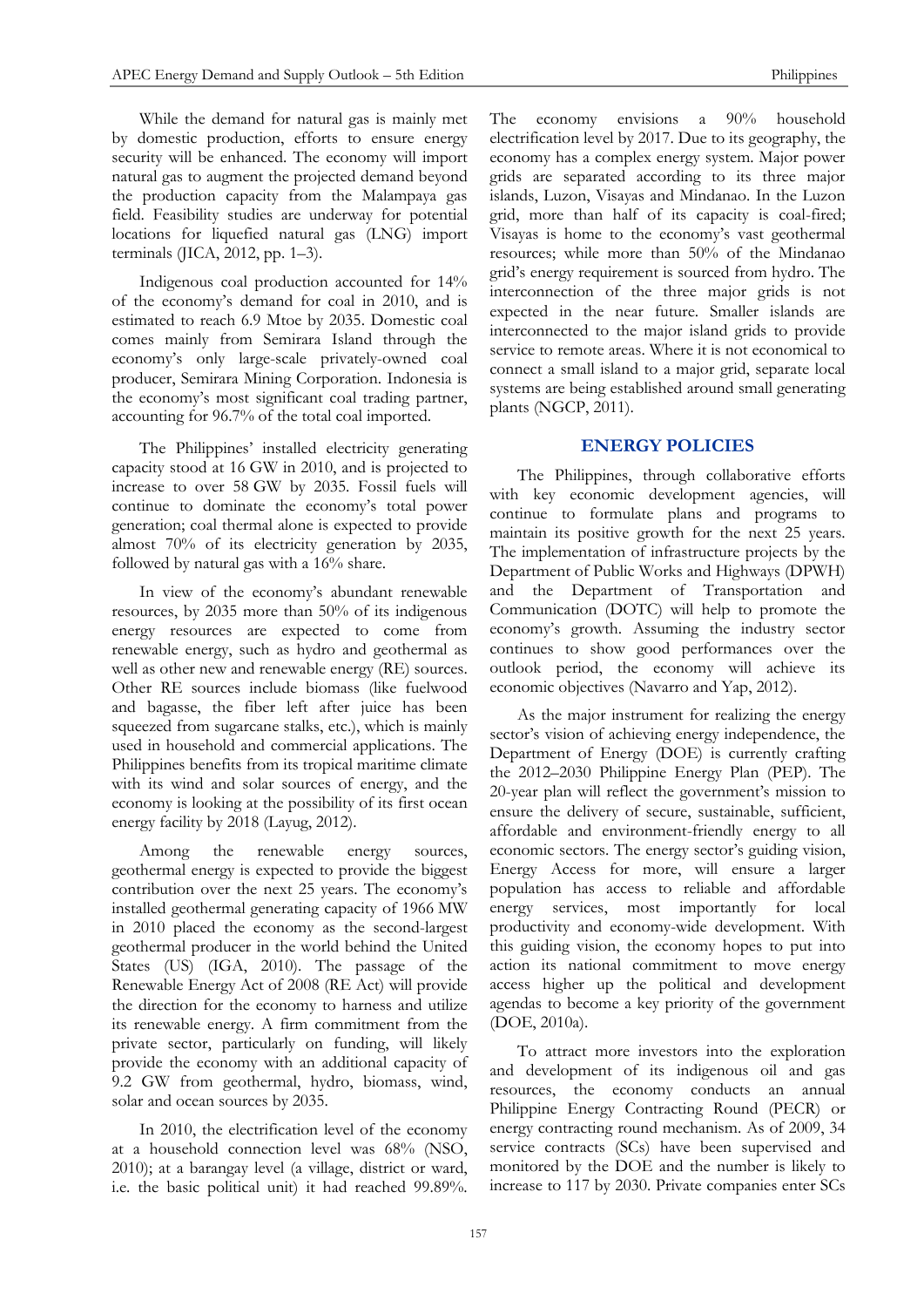with the DOE for the exploration of oil concession areas and natural gas deposits and for the development of geothermal resources and certain coal areas in the economy, subject to sharing their net proceeds with the government.

The economy hopes to achieve a production level of 8.59 million barrels of oil, 294 billion cubic feet (8.49 billion cubic metres) of gas and 87.58 million barrels of condensate by the end of 2030. Assuming these targets are realized, hydrocarbon resources level will reach 45% by 2035 from the 2010 production level of 30%. The economy has 16 sedimentary basins, the majority of which are in Luzon, particularly in Palawan.

Through the PECR, and the conversion of existing coal operating contracts from the exploration to the development stage, the entry of more investors is anticipated. Considering private coal exploration investors and the state-owned Philippine National Oil Company Exploration Corporation (PNOC EC) together, the economy's indigenous coal production is likely to increase from its 2010 level of 3.5 Mtoe to 6.9 Mtoe by 2035.

The Philippines is projected to rely heavily on imported fossil fuel, even after 25 years. The RE Act will ensure this challenge will be addressed and the necessary RE polices will be put into action. Through its National Renewable Energy Program, the economy's current RE based grid-connected installed capacity of 5440 MW is targeted to triple by 2030. Most of this capacity will come from hydro and wind power (DOE, 2011). The RE Act will likewise address possible bureaucratic constraints in developing RE by streamlining the registration process and promoting transparency and open competition. Future policy requirements commercialize RE, such as the formulation of a feed in tariff (FIT) and bidding for its allocation, are being developed.

The Philippines' downstream oil industry was deregulated in 1998 and is currently dominated by two major oil refining and marketing companies; Petron Corporation and Pilipinas Shell. A third oil refiner and marketer, Caltex Philippines Inc., converted its 86 500 barrels per day refinery into an import terminal in 2003 and now operates as a marketing and distributing company under the name Chevron, but maintains its Caltex brand. Petron Corporation was jointly owned by PNOC, a stateowned company, and the Aramco Overseas Company, but it was privatized in 2010.

The Downstream Oil Industry Deregulation Act of 1998 allows oil companies to set their own unregulated prices based on competition in local

markets. Oil deregulation does not guarantee lower prices but does guarantee fair prices. As mandated, the DOE monitors the prices of both the raw material crude oil and the refined petroleum products in the international market.

As embodied in the Electricity Power Industry Reform Act (EPIRA), the economy's electricity supply industry has been restructured paving the way for the privatization of the state-owned National Power Corporation (NPC). The restructuring calls for the separation of the different components of the power sector namely, generation, transmission, distribution and supply. Transmission and distribution exhibit natural monopoly characteristics which make the regulation of them appropriate. The generation and retail sale of electricity, on the other hand, can be efficient in the competitive environment as a result of the reforms introduced by the EPIRA. The privatization of NPC involves the sale of the state-owned power generation and transmission assets (e.g. power plants and transmission facilities) to private investors.

While oil pricing is deregulated, electricity pricing is a regulated energy commodity. The price for electricity is set by the Energy Regulatory Commission (ERC). Alongside the implementation of the EPIRA is the unbundling of electricity rates. The individual charges for providing specific electric services to any end-user, for generation, transmission, distribution and supply, are identified and separated. The ERC determines the rate-setting methodology taking into account the relevant considerations that will enable a specific entity to operate viably, with the end view of providing a reasonable price for electricity. Part of the EPIRA law is the birth of the Wholesale Electricity Spot Market (WESM) which serves as a venue where electricity made by powerproducing companies is centrally coordinated and traded like any other commodity in a market of goods. After several months of trial operations, in June 2006 the WESM started commercial operations in the Luzon grid. Four years into its commercial operations in Luzon, the Visayas grid was integrated into the WESM and it commenced commercial operations in that grid in December 2010. The establishment of the WESM creates a level playing field for the trading of electricity among WESM participants; hence third parties are granted access to the power system. Although prices are still governed by commercial and market forces, customers may have the option to buy energy at a price lower than the regulated rate (WESM, 2012).

By virtue also of EPIRA, the energy sector through the DOE is mandated to formulate the Power Development Plan (PDP) which is integrated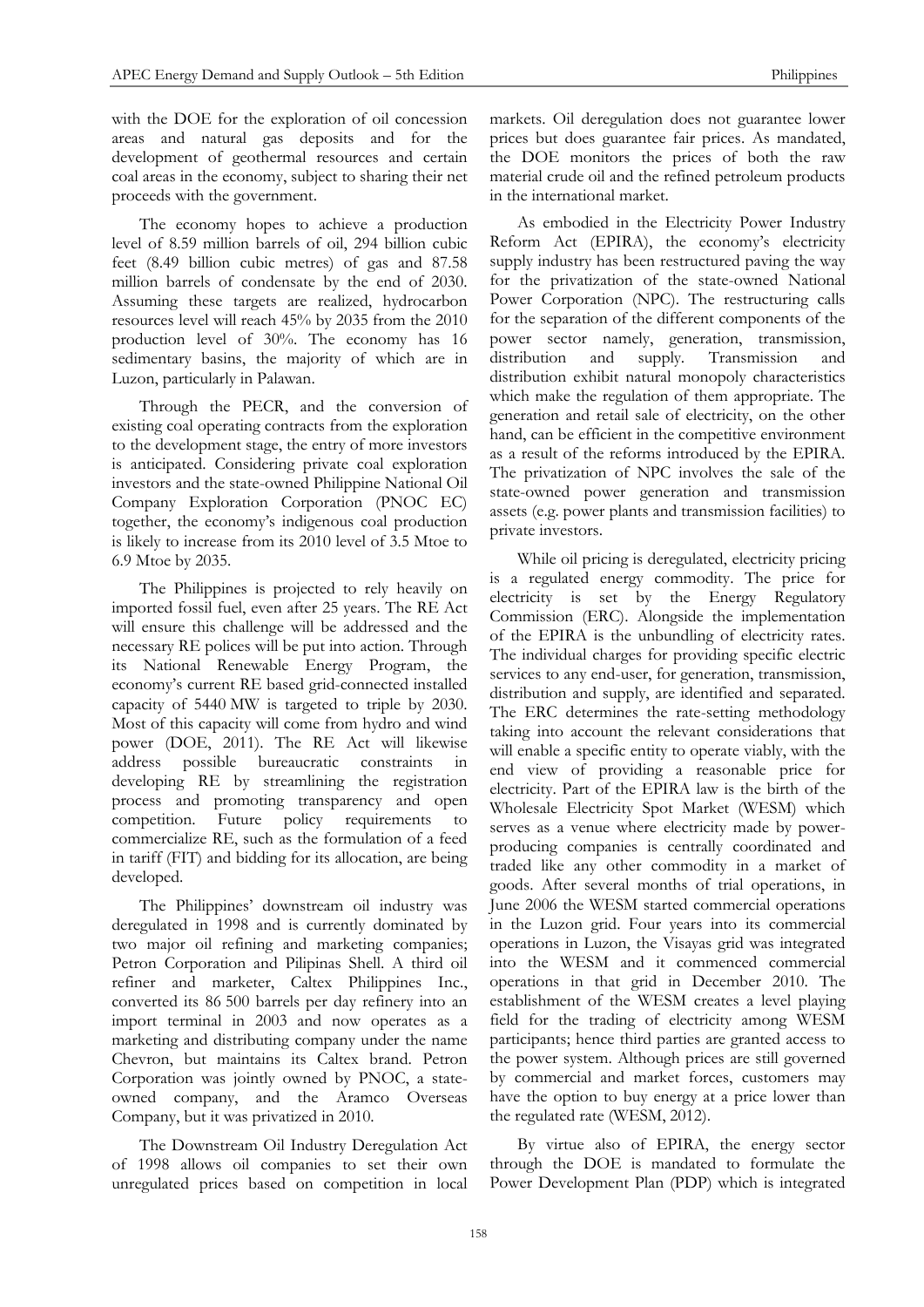into the PEP. The PDP outlines a strategic roadmap for the power sector to ensure and secure the delivery of a reliable and quality electricity supply in the shortterm, medium-term and long-term planning periods.

In view of the Philippines' wide-ranging geographical situation, to fully connect the entire population to the national grid is a significant hurdle. Servicing the most remote and difficult to electrify rural areas will require significant resources; hence achieving a 100% electrification level over the outlook period remains a challenge for the economy. The government through DOE and other private and government agencies spearheads the development of various innovative service delivery mechanisms designed to increase access to electricity services. One of its efforts is the Expanded Rural Electrification Program which aims to at least provide some access to electricity for the marginalized and other off-grid areas. This will be done through decentralized energy systems such as battery charging stations (BCS), individual solar home systems, micro-hydro systems, and wind turbine energy systems (Salire and Muhi, 2010).

The National Electrification Administration (NEA), an attached agency of the DOE, is the economy's prime mover in rural electrification and the DOE's arm in the implementation of the decentralized energy systems. NEA currently supervises 96 electric cooperatives by providing quality financial, institutional and technical services to franchise areas not covered by the Manila Electric Company, the economy's biggest privately-owned utility.

Meanwhile, NPC remains as an economy-wide government-owned and controlled corporation which performs the missionary electrification function through the Small Power Utilities Group (SPUG). SPUG is responsible for providing power generation and its associated power delivery systems in areas not connected to the transmission system.

The Biofuels Act of 2006 provides the economy with a way of hedging against escalating oil prices and of reducing the economy's dependence on imported fossil fuels. The Act currently mandates a minimum 1% biodiesel blend in diesel and a 5% bioethanol blend in gasoline. The economy hopes to increase this to 20% coco methyl ester (CME) in diesel and 20% ethanol in gasoline by 2030. CME is domestically produced from coconuts, while 80% of the bioethanol supply will be sourced from imports due to the limited domestic production capacity.

Alongside its efforts to curb the economy's dependence on imported oil, the Philippines Government considers the use of alternative fuels in

the transport sector a priority. As well as its target to replace the current number of conventionally fuelled vehicles with alternative technologies and fuels by 2035, the economy expects to add more infrastructure such as natural gas pipelines, refilling stations for CNG (compressed natural gas) buses and charging stations for electric vehicles. Operators who participate in the natural gas vehicle (NGV) program receive incentives such as an income tax holiday and a 0% rate of duty on imported NGVs, NGV engines and other NGV industry items. There is a proposal to enhance the existing incentives for the program to encourage more participants. Over the next 25 years, the economy has a target to increase the number of vehicle engines running on higher percentages of biofuels, while electric vehicles in both private and public transport will become mainstream.

Mass transport systems in some of the economy's biggest cities are likely to improve in the future. For example, a feasibility study on a bus rapid transit (BRT) system for Cebu is being done with the help of the World Bank and AusAID (DOTC, 2010).

The government also aims to attain a better interconnection between the economy's islands, to open up new economic opportunities, to reduce transport costs and to increase access to social services. Priority infrastructure projects include: the completion of the nautical highway system (an integrated network of highway and vehicular ferry routes), with several projects that will spread development and provide new opportunities for growth in other regions to decongest metropolitan Manila; better access to tourist sites; and improvements in underdeveloped regions and roads (World Bank, 2011).

Economic growth and increasing energy use clearly indicate the economy is likely to face the realities of high oil prices and greater competition for energy resources in the long term. As a way of hedging against the high cost of oil, the National Energy Efficiency and Conservation Program (NEECP) is seen as an essential strategy in rationalizing the economy's demand for petroleum products and eventually lessening the impact of escalating prices on the economy (DOE, 2009).

Through the NEECP, the energy sector will work on developing and promoting new technologies. It will also conduct a major information campaign to promote the practice of sensible energy habits in homes, businesses and motor vehicles. Specifically, activities under the program include: the Fuel Economy Run (which involves participating private vehicle manufacturers and assemblers showcasing the fuel efficiency of their vehicles); the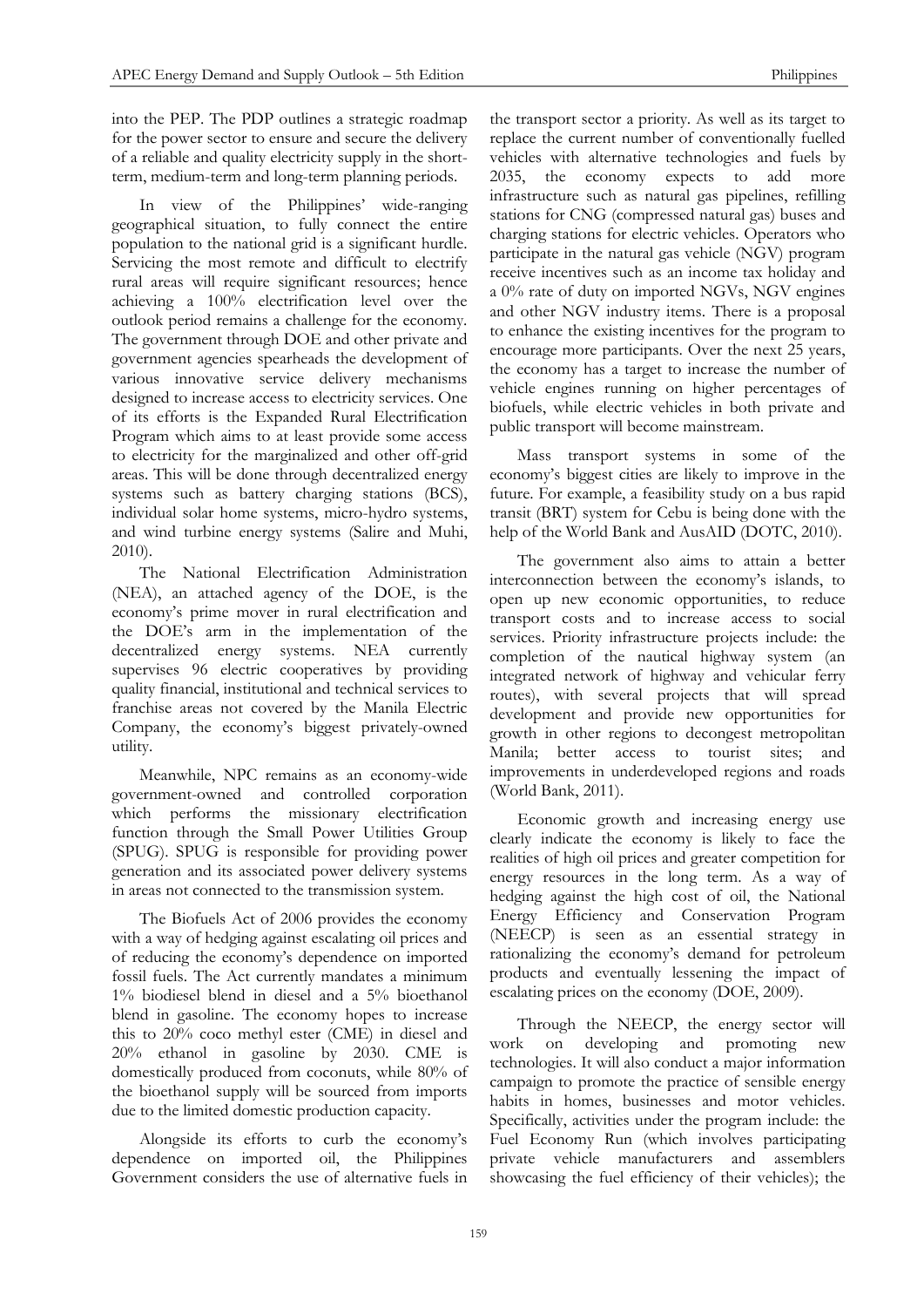provision of awards to establishments observed to achieve significant energy savings in their operations; and educational campaigns in schools, households, and municipalities. To ensure wider coverage the economy conducts tri-media campaigns, with the hope of achieving an annual 10% reduction in its total energy demand by 2030 (Reyes, 2012).

In addition, the economy is implementing the Philippine Energy Efficiency Project which aims to demonstrate the societal benefits of a series of energy efficiency projects in the different sectors—such as the public, commercial and residential sectors. The project's key targets include: the retrofit of 135 government buildings with energy efficient lighting systems; the economy-wide distribution of compact fluorescent lamps (CFL) totalling 8.6 million CFL units; and the retrofit of public lighting (street and traffic lights) using light emitting diode (LED) lamps in three major cities. The project quantification of economic and environmental benefits showed a 243 MW deferment of power generating capacity additions, a reduction of oil imports by 83.1 kilotonnes of oil equivalent (ktoe), and the avoidance of 172 kilotonnes of  $CO<sub>2</sub>$  emissions.

#### **BUSINESS-AS-USUAL OUTLOOK**

## **FINAL ENERGY DEMAND**

The Philippines' final energy demand is expected to expand at an average annual rate of 2.9% from 2010 to 2035. This translates to a total final energy demand of 49 Mtoe by 2035, from the 2010 level of 23.8 Mtoe.

Together with the economy's fast-paced growth, the industry and domestic transport sectors are both projected to grow at an average annual rate of 3.3% over the next 25 years. Growth in the industry sector will be driven by the projected expansion of the machinery industry, whose energy demand will increase by 5% annually during the same period.

The transport sector (includes international transport sector) is expected to dominate total final energy demand over the outlook period, accounting for a 42% share by 2035. The 'other' and industry sectors' energy demands are estimated to account for 26% and 31%, respectively, of the economy's final energy demand by 2035. The non-energy sector's demand is very small, with only a 1% share of the total final energy demand in 2035.

While oil consumption is projected to continue to dominate the economy's final energy demand through to 2035, gas consumption shows a positive boost of 4.8% annually over the 25-year outlook period.

#### **Figure RP2: BAU Final Energy Demand**





Source: APERC Analysis (2012)

Historical Data: *World Energy Statistics 2011* © OECD/IEA 2011

Final energy intensity is expected to reduce by 45% from 2005–2035.

#### **Figure RP3: BAU Final Energy Intensity**



Source: APERC Analysis (2012)

#### **Industry**

The industry sector's fuel consumption of 6 Mtoe in 2010 will reach 14 Mtoe by 2035, which is almost one-third of the economy's final energy requirement in 2035. Heavy-use industries are dominated by food and tobacco products and nonmetallic minerals—they are expected to collectively use more than 60% of the industry energy demand by 2035.

The demand for natural gas in the industry sector will grow the fastest, at an annual rate of 4.8% in the next 25 years. Coal consumption, which dominated the industry sector's energy demand in 2010, is likely to be displaced by a demand for electricity by 2035. It is estimated that electricity use will grow at a rate of 3.6% annually over the outlook period.

#### Transport

Energy demand in the domestic transport sector will grow alongside that in the industry sector.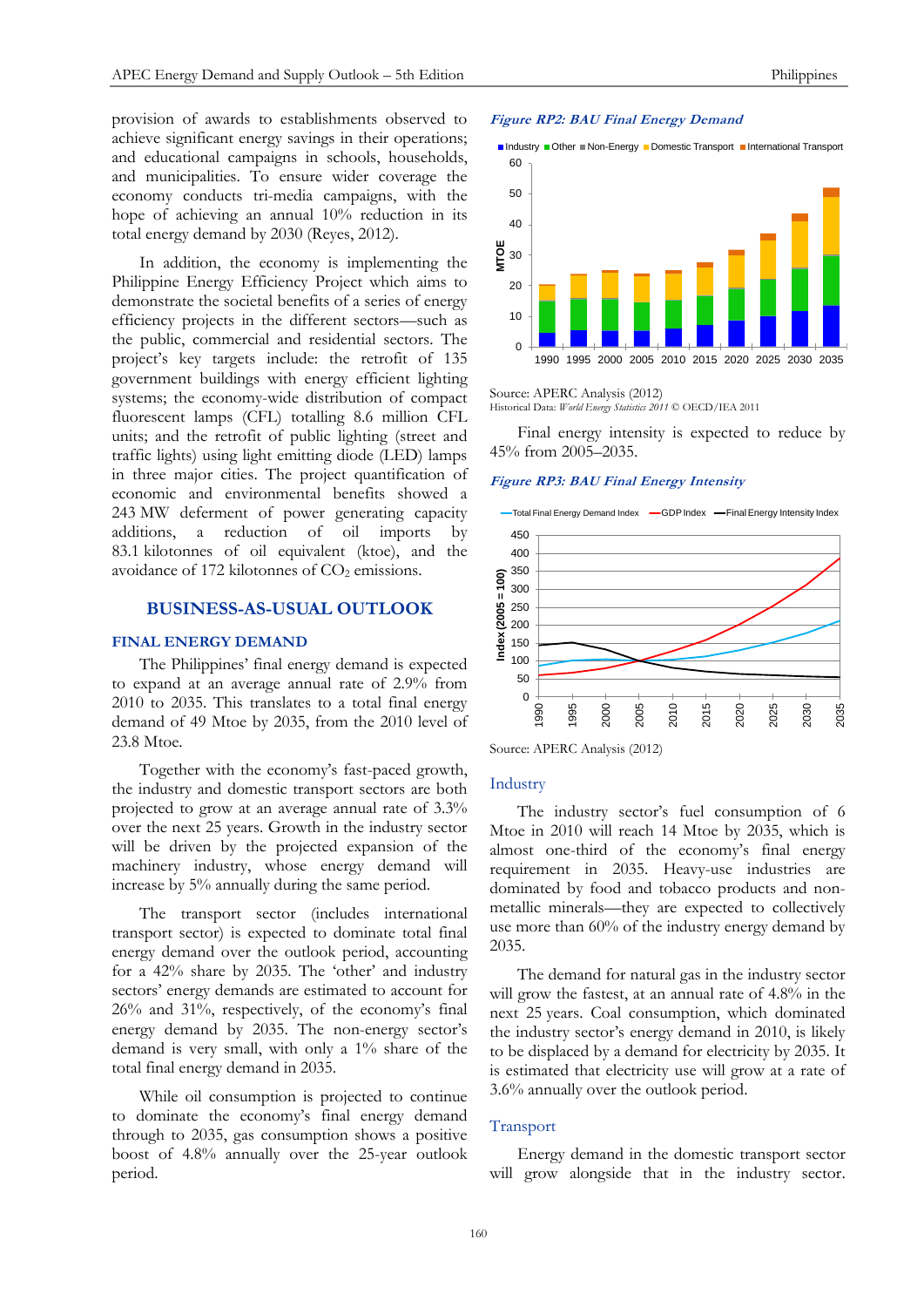Transport energy demand will absorb more than onethird of the economy's total fuel requirement during the 25-year outlook period. The sector's total demand will expand to 19 Mtoe by 2035 from the 2010 level of 8.4 Mtoe. Petroleum consumption in the sector is not expected to respond strongly to oil price increases. It accounts for 67% of the economy's total oil requirement by 2035.

The light vehicle fleet is expected to increase significantly, with an annual growth rate of 3.4% over the outlook period. By 2035, the fleet is projected to be made up of 40% conventional gasoline and 19% diesel vehicles, and about 6% all other types of vehicles, mainly LPG and conventional hybrids. The remaining 35% of the light vehicle fleet will be motorcycles.

## **Other**

The 'other' sector will account about one-third of the economy's total energy demand and will grow at an average annual rate of 2.3% during the outlook period. This translates to an increase from the 2010 demand level of 9.2 Mtoe to 16 Mtoe by 2035. Electricity will be the dominant fuel used and it will grow the fastest, at an average annual rate of 4.4% over the next 25 years. It is assumed this growth will reflect the changing fuel preferences over the outlook period, as traditional biomass use in the sector contracts rapidly at a rate of 6% annually.

The residential sector's energy demand (60%) is likely to remain the main contributor in the 'other' sector's total energy consumption. This is due to the continuing growth of the economy's population and GDP in the next 25 years. Energy demand in this sector is expected to grow 1.7% annually during the outlook period.

The commercial sector is projected to be one of the drivers of the Philippines economy due to the continuing expansion in the number of business process outsourcing companies (such as call centres) taking place in the economy (PhilBPO, 2011). With this in view, the energy requirement in this sector is likely to grow faster than that in the residential sector, at 3.5% annually over the next 25 years.

Agriculture plays a significant role in the Philippines economy. Its produce, such as fruits, vegetables and other crops as well as livestock and poultry, is projected to post strong export performances over the next 25 years (PIDS, 2009). The modest increase (1.9% annually) in energy consumption for the sector during the outlook period is driven by an increase in the demand for petroleum products, used mainly for farm machinery and

implements, and for electricity, used largely in the livestock and poultry sub-sectors.

#### **PRIMARY ENERGY SUPPLY**

Oil will continue to dominate the economy's energy mix from 2010–2025, accounting for onethird of its total primary energy supply. This is mostly driven by the transport sector which will consume more than 60% of the economy's total oil supply during the period. In terms of growth, coal will grow the fastest at an average annual rate of 6.5% during the outlook period. By end of 2025, coal is likely to exceed oil in the primary energy supply, mainly as a result of coal use for electricity generation.

**Figure RP4: BAU Primary Energy Supply**



Historical Data: *World Energy Statistics 2011* © OECD/IEA 2011

#### **Figure RP5: BAU Energy Production and Net Imports**



Source: APERC Analysis (2012) Historical Data: *World Energy Statistics 2011* © OECD/IEA 2011

The Philippines' total primary energy supply is projected to grow moderately at an annual rate of 3% over the next 25 years. This translates to the 2010 supply level of 39.6 Mtoe expanding to 83 Mtoe by 2035. Its modest domestic production of energy resources will not sustain the economy's fuel requirements over the outlook period. Hence, the economy will continue to rely mostly on imports.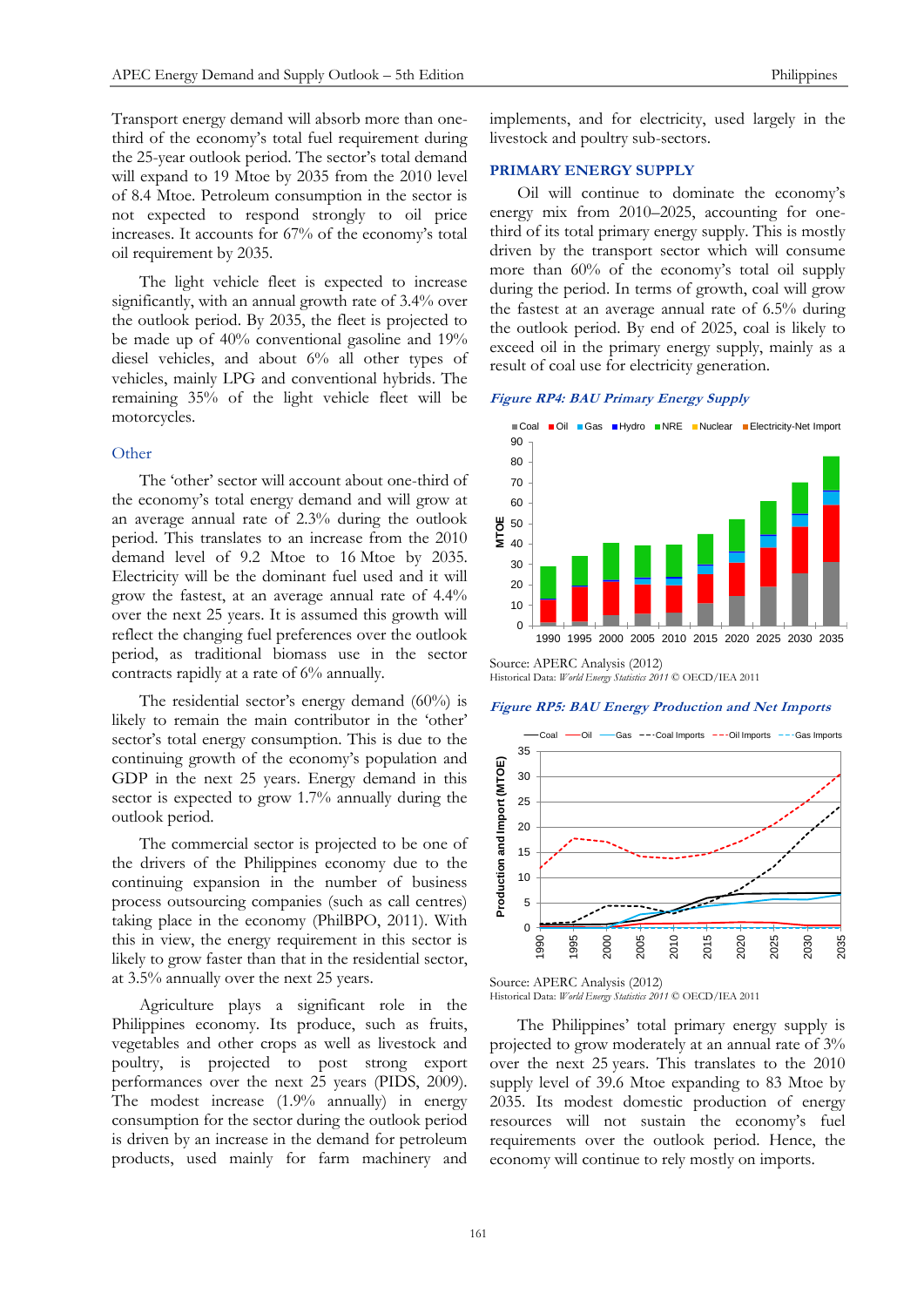While new gas finds and other potential indigenous coal and renewable energy sources are projected to come into production within the outlook period, more than half of the economy's requirements will be imported. Consequently, most of the economy's oil supply will be imported, reaching 30 Mtoe of oil imported by 2035, from its 2010 level of 13.7 Mtoe.

Due to the significant contribution of coal in the economy's energy mix, particularly with coal generation reaching about 70% of total electricity generation by 2035, a total of 28 Mtoe of coal will be needed over the outlook period. Indigenous coal production is estimated to increase at an average annual rate of 2.7% from its current level, to reach 7 Mtoe by 2035. However, the economy's coal imports will continue to grow over the outlook period.

The economy's new renewable energy (NRE) supply is expected to continue to contribute significantly to the total primary energy supply. Despite a modest annual growth rate of 0.2%, NRE will likely account for about 20% of the economy's total primary energy supply by 2035.

## **ELECTRICITY**

The economy's total power generation will increase by 4.2% during the outlook period. This translates to an increase from the 2010 level of 67 TWh to 187 TWh by 2035.

#### **Figure RP6: BAU Electricity Generation Mix**



Source: APERC Analysis (2012) Historical Data: *World Energy Statistics 2011* © OECD/IEA 2011

Electricity output from coal is likely to dominate power generation, accounting for more than half of the economy's total gross generation by 2035. The output from coal generation will reach 130 TWh by 2035, up from 20 TWh in 2010. Electricity generated from hydro and NRE will increase modestly by less than 1% annually from 2010 to 2035, posting a combined output of 22 TWh by 2035. Currently, natural gas accounts for almost 30% of the economy's power generation and is expected to increase moderately by 1.7% annually over the next 25 years.

#### **CO<sup>2</sup> EMISSIONS**

APERC's projection showed the economy's CO<sup>2</sup> emissions increasing 4.5% annually during the outlook period. This translates from  $CO<sub>2</sub>$  emission levels of 75.9 million tonnes in 2010 to 230.2 million tonnes by 2035. This is due to the projected increase in fossil fuels consumption, especially in coal for power generation. Emissions from electricity generation grow by 6% per year and from coal-fired generation by 7.4% per year.

#### **Figure RP7: BAU CO<sup>2</sup> Emissions by Sector**



#### Source: APERC Analysis (2012)

The Table RP1 shows the total change in  $CO<sub>2</sub>$ emissions from fuel combustion will be influenced largely by the change in GDP, and the reduction in energy intensity of GDP (energy efficiency) will be mostly offset by the  $CO<sub>2</sub>$  intensity of energy (fuel switching to increase the use of fossil fuels, especially coal).

## **Table RP1: Analysis of Reasons for Change in BAU CO2 Emissions from Fuel Combustion**

|                                               |         | (Average Annual Percent Change) |          |          |          |
|-----------------------------------------------|---------|---------------------------------|----------|----------|----------|
|                                               | 1990-   | $2005 -$                        | $2005 -$ | $2005 -$ | $2010 -$ |
|                                               | 2005    | 2010                            | 2030     | 2035     | 2035     |
| Change in CO <sub>2</sub> Intensity of Energy | 2.4%    | $-0.2%$                         | 1.3%     | 1.2%     | 1.5%     |
| Change in Energy Intensity of GDP             | $-1.3%$ | $-4.3%$                         | $-2.1%$  | $-1.9%$  | $-1.5%$  |
| Change in GDP                                 | 3.4%    | 4.9%                            | 4.6%     | 4.6%     | 4.5%     |
| <b>Total Change</b>                           | 4.6%    | 0.3%                            | 3.8%     | 3.8%     | 4.5%     |

Source: APERC Analysis (2012)

## **CHALLENGES AND IMPLICATIONS OF BAU**

Under business-as-usual assumptions, the Philippines projections reflect positive economic growth, in line with the economy's own projections. This will be matched by a corresponding growth in energy demand. The Philippines Government has a vision to achieve energy independence, and a goal to ensure the delivery of secure, sustainable, sufficient,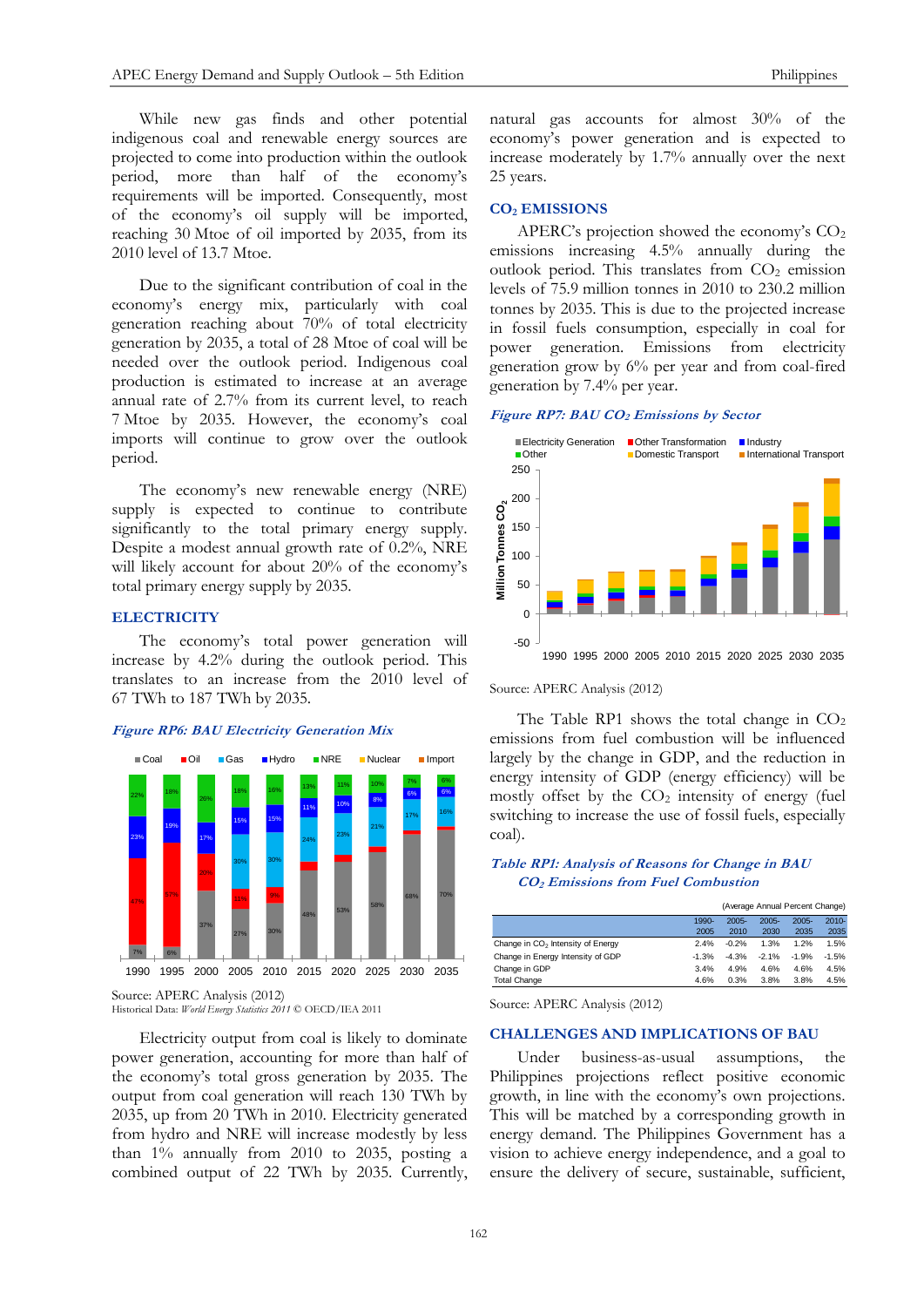affordable and environment-friendly energy to all economic sectors.

The birth of a natural gas industry brings the Philippines closer to the government's goal, and has earned the economy a place alongside other significant Asian economies in the APEC region's natural gas markets. It remains to be seen whether the extent of the economy's natural gas supply will be sufficient for its domestic requirements. The Philippines' natural gas industry can still be considered young, meaning there is a vast opportunity for developing policies to ensure the full achievement of its goal.

Despite its low per capita emissions of 1.7 tonnes of CO<sup>2</sup> by 2035, the BAU projection indicates that the growth rate of  $CO<sub>2</sub>$  emissions in the Philippines will be high at 4.5% annually from 2010–2035. This alarming rate should spur the economy into taking measures to ensure environmental sustainability. Since the electricity sector has the highest emissions growth, it is proposed that improvement measures should focus on this sector. This will happen by improving energy efficiency in the electricity generation, transmission and distribution sub-sectors as well as intensifying the implementation of the RE Law which would consequently reduce fossil fuels consumption.

# **ALTERNATIVE SCENARIOS**

To address the energy security, economic development, and environmental sustainability challenges posed by the business-as-usual (BAU) outcomes, three sets of alternative scenarios were developed for most APEC economies.

#### **HIGH GAS SCENARIO**

To understand the impacts higher gas production might have on the energy sector, an alternative 'High Gas Scenario' was developed. The assumptions behind this scenario are discussed in more detail in Volume 1, Chapter 12. The scenario was built around estimates of gas production that might be available at BAU scenario prices or below if constraints on gas production and trade could be reduced.

The High Gas Scenario in the Philippines assumed natural gas production would reach 62.7 Mtoe in 2035, 10 times more than the production level under BAU (see Figure RP8). This potential production scenario was taken from a joint study done in cooperation with the Japan International Cooperation Agency (JICA, 2012). The increase in production will begin to take place in 2017, with production levels twice those under the BAU scenario in that year. This additional gas

production will mostly likely come from the Malampaya gas fields.

**Figure RP8: High Gas Scenario – Gas Production**



Source: APERC Analysis (2012)

An increase in natural gas production will likely spur the development of additional infrastructure, such as the expansion of natural gas fired power generation capacity, LNG (liquefied natural gas) terminals and several pipelines to extend the use of gas in other sectors, and the construction of additional CNG refueling stations for natural gas vehicles (NGVs).

In the High Gas Scenario, additional gas production will not be exported through gas pipelines. For gas pipeline exports to take place, the Philippines will need to commit to the Trans-<br>ASEAN gas pipeline project requirements ASEAN gas pipeline project requirements (ASCOPE, 2010).

Additional gas in the High Gas Scenario was assumed to replace coal in electricity generation in the Philippines from 2019. As shown in Figure RP9, the electricity generation from the assumed gas production will reach 161 TWh in 2035, which is 86% of the total electricity output of the economy.

#### **Figure RP9: High Gas Scenario – Electricity Generation Mix**



Source: APERC Analysis (2012) Historical Data: *World Energy Statistics 2011* © OECD/IEA 2011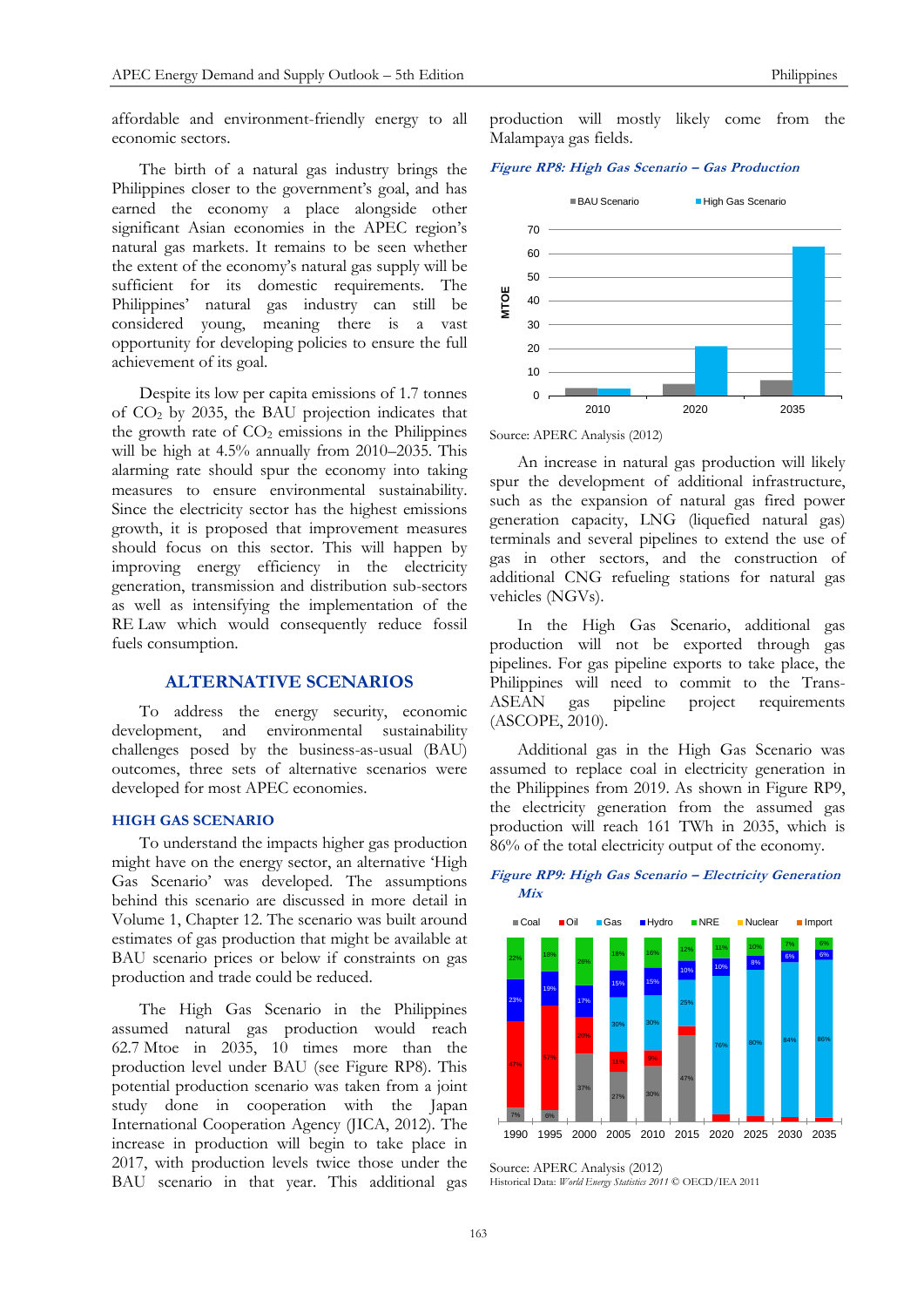Figure RP9 may be compared with the BAU case graph in Figure RP6. It can be seen that the gas share has reached more than 70% of the total electricity generation input by 2035, completely displacing the coal share in the Philippines electricity generation mix.

Since gas has roughly half the  $CO<sub>2</sub>$  emissions of coal per unit of electricity generated, this had the impact of reducing  $CO<sub>2</sub>$  emissions in electricity generation by 40% by 2035. This is compared to the BAU emissions level of 129 million tonnes  $CO<sub>2</sub>$  (see Figure RP10).

## **Figure RP10: High Gas Scenario – CO<sup>2</sup> Emissions from Electricity Generation**



Source: APERC Analysis (2012)

# **ALTERNATIVE URBAN DEVELOPMENT SCENARIOS**

To understand the impacts of future urban development on the energy sector, three alternative urban development scenarios were developed: 'High Sprawl', 'Constant Density', and 'Fixed Urban Land'. The assumptions behind these scenarios are discussed in Volume 1, Chapter 5.

As urbanization in the Philippines increases rapidly in the next 25 years, so will vehicle ownership. Figure RP11 shows this change in vehicle ownership under BAU and the three alternative urban development scenarios.

# **Figure RP11: Urban Development Scenarios – Vehicle Ownership**



Vehicle ownership in the High Sprawl scenario will be 8% higher than BAU in 2035, but 13% lower than BAU in the Fixed Urban Land scenario. This means that significant urban planning would have a direct effect on vehicle ownership in the long run, specifically in metropolitan Manila which was identified by the World Bank as one of 120 largest cities in the world.

Consequently, the oil consumption of light vehicles changed considerably under BAU and the three alternative urban development scenarios. Figure RP12 shows light vehicle oil consumption will be noticeably higher in the High Sprawl scenario, at 16% compared to BAU in 2035. On the other hand, light vehicle oil consumption in the Fixed Urban Land scenario is 24% lower than BAU by 2035, as travel distances per vehicle and vehicle ownership in more compact cities are both significantly reduced.

## **Figure RP12: Urban Development Scenarios – Light Vehicle Oil Consumption**



Source: APERC Analysis (2012)

Figure RP13 shows the change in light vehicle  $CO<sub>2</sub>$  emissions under BAU and the three alternative urban development scenarios. The impact of urban planning on  $CO<sub>2</sub>$  emissions is similar to the impact of urban planning on energy use, since there is no significant change in the mix of fuels used under any of these scenarios. Light vehicle  $CO<sub>2</sub>$  emissions would be 16% higher in the High Sprawl scenario compared to BAU in 2035, and about 24% lower in the Fixed Urban Land scenario.

#### **Figure RP13: Urban Development Scenarios – Light Vehicle Tank-to-Wheel CO2 Emissions**



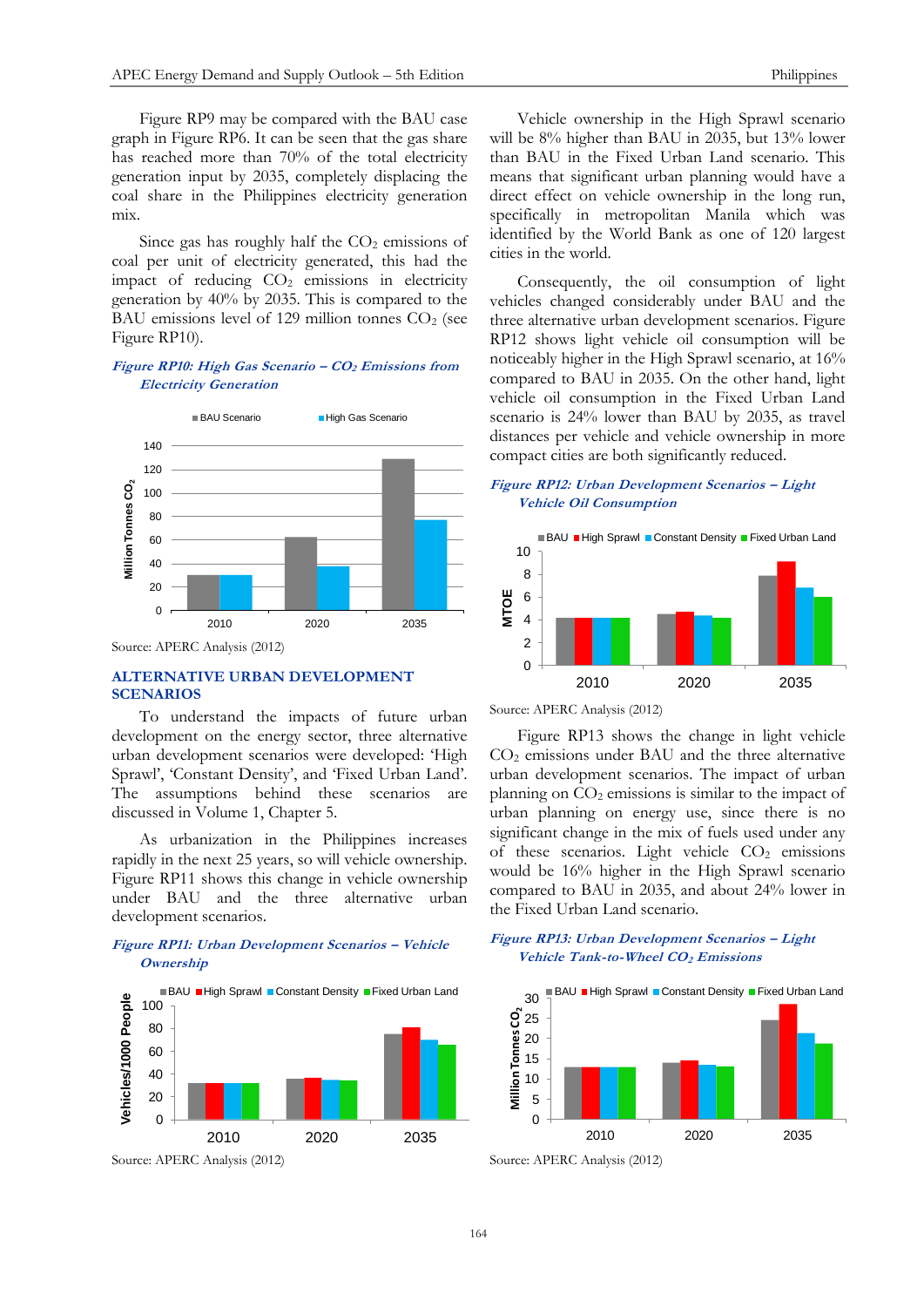## **VIRTUAL CLEAN CAR RACE**

To understand the impacts of vehicle technology on the energy sector, four alternative vehicle scenarios were developed: 'Hyper Car Transition' (ultra-light conventionally-powered vehicles), 'Electric Vehicle Transition', 'Hydrogen Vehicle Transition', and 'Natural Gas Vehicle Transition'. The assumptions behind these scenarios are discussed in Volume 1, Chapter 5.

Figure RP14 shows the evolution of the vehicle fleet under BAU and the four 'Virtual Clean Car Race' scenarios. By 2035, the share of the alternative vehicles in the vehicle fleet is assumed to reach about 52% compared to about 1.6% in the BAU scenario. The share of conventional vehicles in the fleet is thus only about 48% compared to about 98.4% in the BAU scenario.

## **Figure RP14: Virtual Clean Car Race – Share of Alternative Vehicles in the Light Vehicle Fleet**



Source: APERC Analysis (2012)

Figure RP15 shows the change in light vehicle oil consumption under BAU and the four alternative vehicle scenarios. Oil consumption drops significantly by 41% in the Electric Vehicle Transition, Hydrogen Vehicle Transition, and Natural Gas Vehicle Transition scenarios compared to the BAU scenario. The drop is large as these alternative vehicles use no oil. Oil demand in the Hyper Car Transition scenario is also significantly reduced by 26% compared to BAU by 2035, even though these highly-efficient vehicles still use oil.

## **Figure RP15: Virtual Clean Car Race – Light Vehicle Oil Consumption**



Source: APERC Analysis (2012)

Figure RP16 shows the change in light vehicle CO<sup>2</sup> emissions under BAU and the four alternative vehicle scenarios. To allow for consistent comparisons, in the Electric Vehicle Transition and Hydrogen Vehicle Transition scenarios, the change in  $CO<sub>2</sub>$  emissions is defined as the change in emissions from electricity and hydrogen generation. The emissions impacts of each scenario may differ significantly from their oil consumption impacts, since each alternative vehicle type uses a different fuel with a different level of emissions per unit of energy.

In the Philippines, the Hyper Car Transition scenario is the clear winner in terms of  $CO<sub>2</sub>$ emissions reduction with emissions reduced by 26% compared to BAU in 2035. The Natural Gas Vehicle Transition scenario reduced emissions slightly, by 6% compared to BAU. The  $CO<sub>2</sub>$  emissions from the Electric Vehicle Transition scenario showed no difference compared to BAU in 2035. This may be caused by the high prevalence of coal in the electricity generation mix. The Hydrogen Vehicle Transition scenario offers no emissions reduction benefits—emissions increased by 13% compared to BAU in 2035. (To facilitate fair comparisons, the Electric Vehicle Transition and Hydrogen Vehicle Transition scenarios assumed no additional non-fossil utilization for their energy production.)

## **Figure RP16: Virtual Clean Car Race – Light Vehicle CO2 Emissions**



Source: APERC Analysis (2012)

# **REFERENCES**

- ASCOPE (ASEAN Council on Petroleum) (2010), 'Trans ASEAN Gas Pipeline Project (TAGP)' website page,<http://ascope.org/projects.html>
- DOE (Department of Energy) (2009), *The National Energy Efficiency and Conservation Program*, [www.doe.gov.ph/EE/Efficiency.htm](http://www.doe.gov.ph/EE/Efficiency.htm)
- –– (2010a), 'Energy Reform Agenda' website page, [www.doe.gov.ph/era.htm](http://www.doe.gov.ph/era.htm)
- –– (2010b), *The Philippine Energy Plan 2009–2030*, [www.doe.gov.ph/PEP/default.htm](http://www.doe.gov.ph/PEP/default.htm)